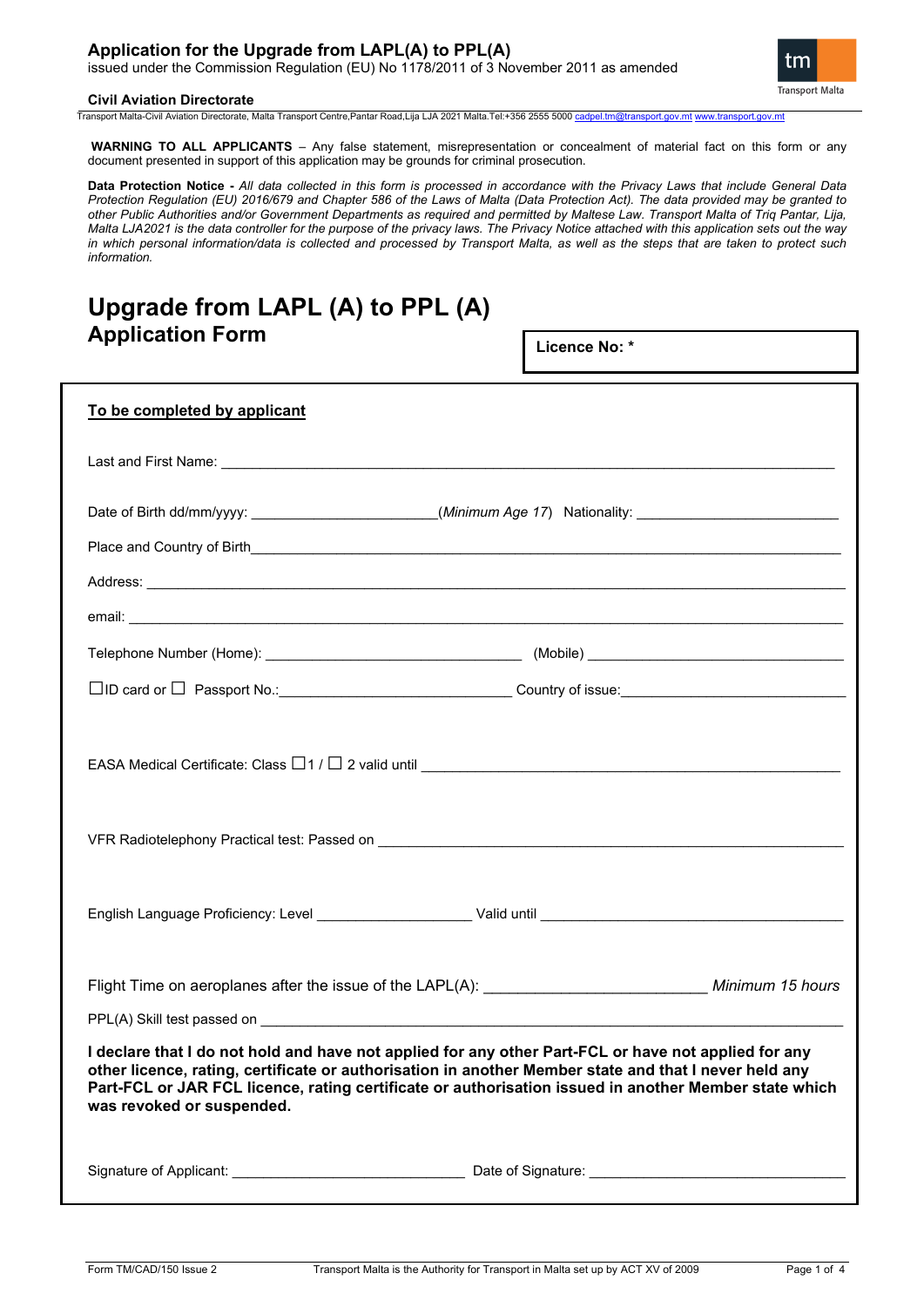## **Application for the Upgrade from LAPL(A) to PPL(A)**

Transport Malta-Civil Aviation Directorate, Malta Transport Centre,Pantar Road,Lija LJA 2021 Malta.Tel:+356 2555 5000 [cadpel.tm@transport.gov.mt](mailto:cadpel.tm@transport.gov.mt) [www.transport.gov.mt](http://www.transport.gov.mt/)

| Upgrade from LAPL (A) to PPL (A)                                                                                                                                                           |                                                     |
|--------------------------------------------------------------------------------------------------------------------------------------------------------------------------------------------|-----------------------------------------------------|
| <b>Application form</b>                                                                                                                                                                    | Licence No: *                                       |
|                                                                                                                                                                                            |                                                     |
| To be completed by ATO and signed by Head of Training                                                                                                                                      |                                                     |
|                                                                                                                                                                                            |                                                     |
|                                                                                                                                                                                            |                                                     |
|                                                                                                                                                                                            |                                                     |
| Dual Flight Instruction hours completed: ___________ Min 10 hrs                                                                                                                            |                                                     |
| Supervised Solo Flight time Hours: _____ (Min 4 hrs) including _______ hours of solo cross-country (Min 2 hrs)                                                                             |                                                     |
| To be completed by Instructor supervising qualifying Solo Navigation flight                                                                                                                |                                                     |
| Solo Cross country flight of<br>landings at 2 aerodromes different from the aerodrome of departure have been made.                                                                         | km <i>Min 270 km</i> (150NM) during which full stop |
|                                                                                                                                                                                            |                                                     |
|                                                                                                                                                                                            |                                                     |
|                                                                                                                                                                                            |                                                     |
| Leg 3: Departure <b>Contract Destination</b> Destination <b>Contract Destination</b> Distance <b>Contract Distance</b>                                                                     |                                                     |
|                                                                                                                                                                                            |                                                     |
| Instructor Certificate No.                                                                                                                                                                 |                                                     |
|                                                                                                                                                                                            | <u> 1989 - Johann Barbara, martxa alemaniar a</u>   |
| The ATO confirms that the candidate has been trained according to the approved syllabus, assures the required<br>proficiency level and recommends the applicant for the PPL(A) Skill test. |                                                     |
|                                                                                                                                                                                            |                                                     |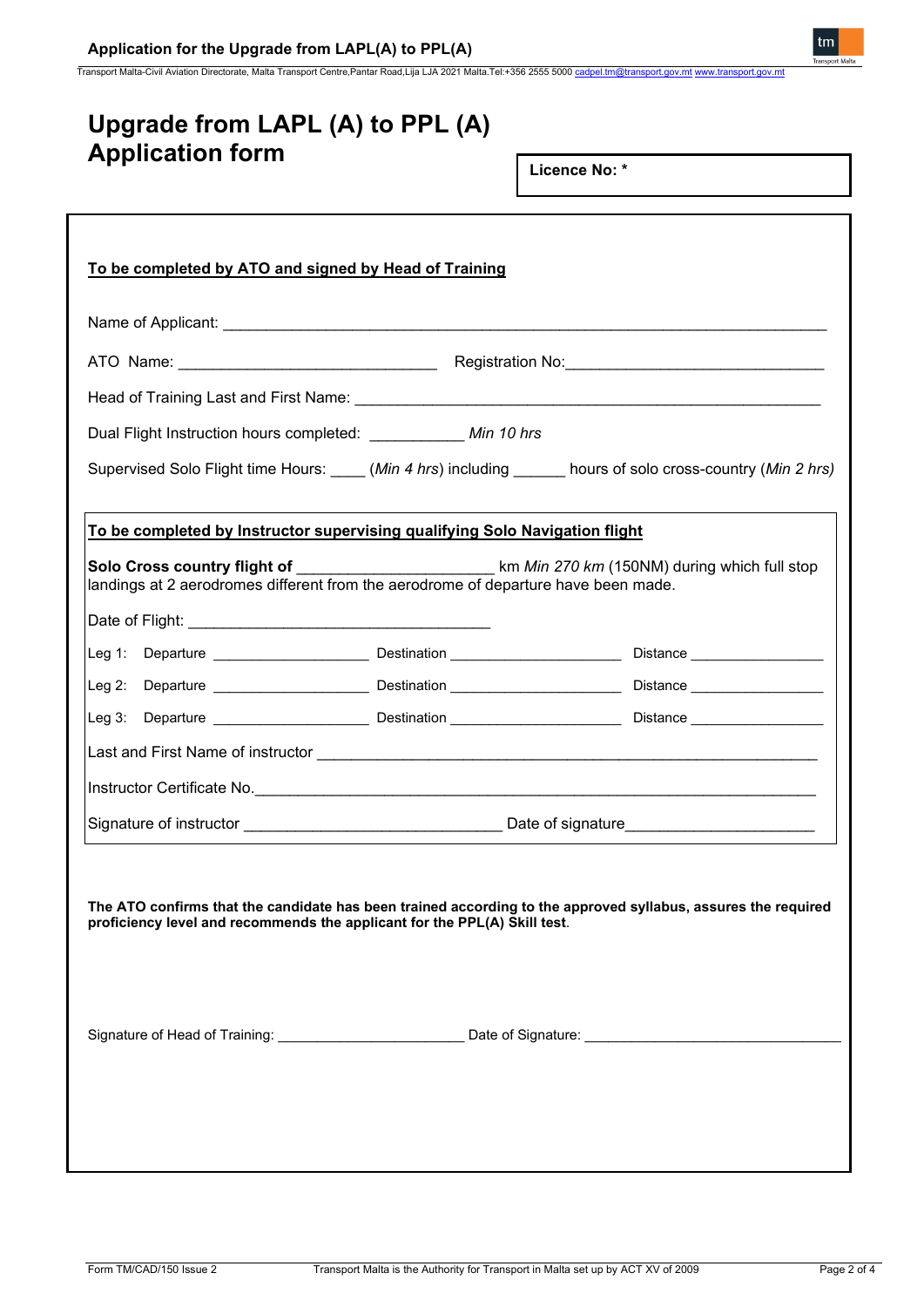Transport Malta-Civil Aviation Directorate, Malta Transport Centre,Pantar Road,Lija LJA 2021 Malta.Tel:+356 2555 5000 cadp

# **LAPL (A) to PPL (A) Application form**

| Licence No: |  |
|-------------|--|
|-------------|--|



## **It is important to send all the documents to avoid a delay in the issue of the licence.**

### **Transport Malta – Civil Aviation Directorate Bank Details:**

Bank Name: Bank of Valletta Bank Branch: Naxxar Bank Address: 38, Triq tal-Labour, Naxxar NXR 9020 Bank's BIC Code: VALLMTMT Sort Code: 22013 Account Holder: Transport Malta – Civil Aviation Directorate Account No: 12000580013 IBAN No: MT13VALL 22013 0000 000 12000 5800 13

**Fee**: The applicable fee in the Malta Air Navigation Order / Scheme of Charges on the Transport Malta website has to be submitted with the application.

**Queries**: If you need additional information send an email t[o cadpel.tm@transport.gov.mt](mailto:cadpel.tm@transport.gov.mt) to the attention of **Personnel Licensing Section, Civil Aviation Directorate** giving your contact telephone number.

### **Send completed form to:**

Transport Malta – Civil Aviation Directorate, Personnel Licensing Section, Pantar Road Lija, LJA 2021, Malta